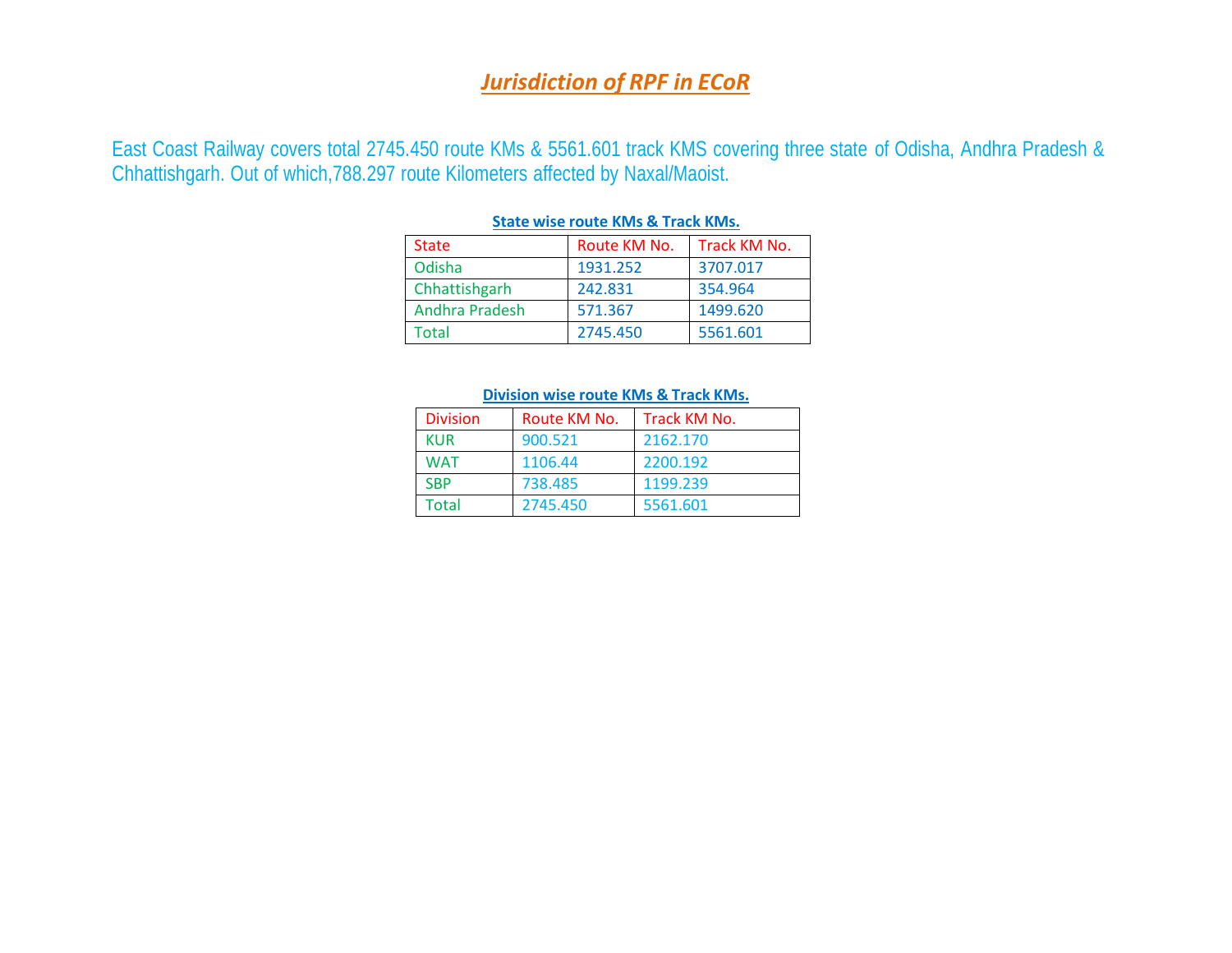# **Name & Contact details of three Divisions, with district and state wise**

## **Kurdha Division:-**

| Srl No. | <b>Name of the RPF Post</b> | Name &               | <b>Contact number</b> | <b>Email ID</b>            | <b>District</b>   | <b>State Name</b>     |
|---------|-----------------------------|----------------------|-----------------------|----------------------------|-------------------|-----------------------|
|         |                             | designation          |                       |                            |                   |                       |
| 01      | RPF/Post/BBS                | Sri.K.Sethi, IPF     | 8455887705            | ipfbbs@kur.railnet.gov.in  | Kurdha            | Odisha                |
| 02      | RPF/Post/CTC                | Sri.P.Kumar, IPF     | 8455887706            | ipfctc@kur.railnet.gov.in  | <b>Cuttack</b>    | Odisha                |
| 03      | RPF/Post/JJKR               | Sri.R.K Barik, IPF   | 8455887707            | ipfjjkr@kur.railnet.gov.in | Jajpur            | Odisha                |
| 04      | RPF/Post/KDJR               | Sri.M.M.Jagatap, IPF | 8455887708            | ipfkdjr@kur.railnet.gov.in | Keonjhar          | Odisha                |
| 05      | RPF/Post/BHC                | Sri.V.R. Singh, IPF  | 8455887709            | ipfbhc@kur.railnet.gov.in  | <b>Bhadrak</b>    | Odisha                |
| 06      | RPF/Post/KUR                | Sri.M.Sharma, IPF    | 8455887703            | ipfkur@kur.railnet.gov.in  | <b>Kurdha</b>     | Odisha                |
| 07      | RPF/Post/BALU               | Sri.R.Chandray, IPF  | 8455887711            | ipfbalu@kur.railnet.gov.in | Kurdha            | Odisha                |
| 08      | RPF/Post/BAM                | Sri.D.Kumar, IPF     | 8455887710            | ipfbam@kur.railnet.gov.in  | Ganjam            | Odisha                |
| 09      | RPF/Post/PRDP               | Sri.C.V.Ramana, IPF  | 8455887712            | ipfprdp@kur.railnet.gov.in | Jagatisinghpur    | Odisha                |
| 10      | RPF/Post/DNKL               | Sri.P.K Sahoo, IPF   | 8455887713            | ipfdnkl@kur.railnet.gov.in | <b>Dhenkanal</b>  | Odisha                |
| 11      | RPF/Post/TLHR               | Vacant               | 8455887714            | ipftlhr@kur.railnet.gov.in | Angul             | Odisha                |
| 12      | RPF/Post/ANGL               | Sri.A.Nayak          | 8455887715            | ipfangl@kur.railnet.gov.in | Angul             | Odisha                |
| 13      | RPF/Post/PUI                | Sri.A.K Singh, IPF   | 8455887716            | ipfpui@kur.railnet.gov.in  | Puri              | Odisha                |
| 14      | RPF/Post/PSA                | Sri.B.K.Samal, IPF   | 8978280701            | ipfpsa@kur.railnet.gov.in  | <b>Srikakulam</b> | <b>Andhra Pradesh</b> |
| 15      | RPF/Post/MCS                | Sri.L.N.Sahoo, IPF   | 8455885720            | ipfmcs@kur.railnet.gov.in  | Kurdha            | Odisha                |

### **Waltair Division:-**

| Srl No. | Name of the RPF | Name &                       | <b>Contact number</b> | <b>Email ID</b>               | <b>District</b> | <b>State Name</b>     |
|---------|-----------------|------------------------------|-----------------------|-------------------------------|-----------------|-----------------------|
|         | <b>Post</b>     | designation                  |                       |                               |                 |                       |
| 01      | RPF/Post/VSKP   | Sri.T.S Swamy, IPF           | 8978080703            | ipfvskpwat@wat.railnet.gov.in | Vishakapatnam   | <b>Andhra Pradesh</b> |
| 02      | RPF/Post/MPM    | Sri.M.Raman, IPF             | 8978080704            | ipfmpmwat@wat.railnet.gov.in  | Vishakapatnam   | <b>Andhra Pradesh</b> |
| 03      | RPF/Post/VZM    | Sri.A.Kumar, IPF             | 8978080705            | ipfvzmwat@wat.railnet.gov.in  | Vizianagaram    | <b>Andhra Pradesh</b> |
| 04      | RPF/Post/RGDA   | Sri.Pankaj Kumar, IPF        | 8455893701            | ipfrgdawat@wat.railnet.gov.in | Rayagada        | Odisha                |
| 05      | RPF/Post/LKMR   | Sri.B.K.Dungdung, IPF        | 8455893702            | ipfvskpwat@wat.railnet.gov.in | Koraput         | Odisha                |
| 06      | RPF/Post/KRPU   | Sri.A.Beher, IPF             | 8455893704            | ipfkrpuwat@wat.railnet.gov.in | Koraput         | Odisha                |
| 07      | RPF/Post/JDB    | <b>Sri.Summer Singh, IPF</b> | 9752447152            | ipfjdbwat@wat.railnet.gov.in  | Dantewada       | Chhattisgarh          |
| 08      | RPF/Post/KRDL   | Sri.A.H.P.Rao, IPF           | 9752447153            | ipfkrdlwat@wat.railnet.gov.in | Dantewada       | Chhattisgarh          |